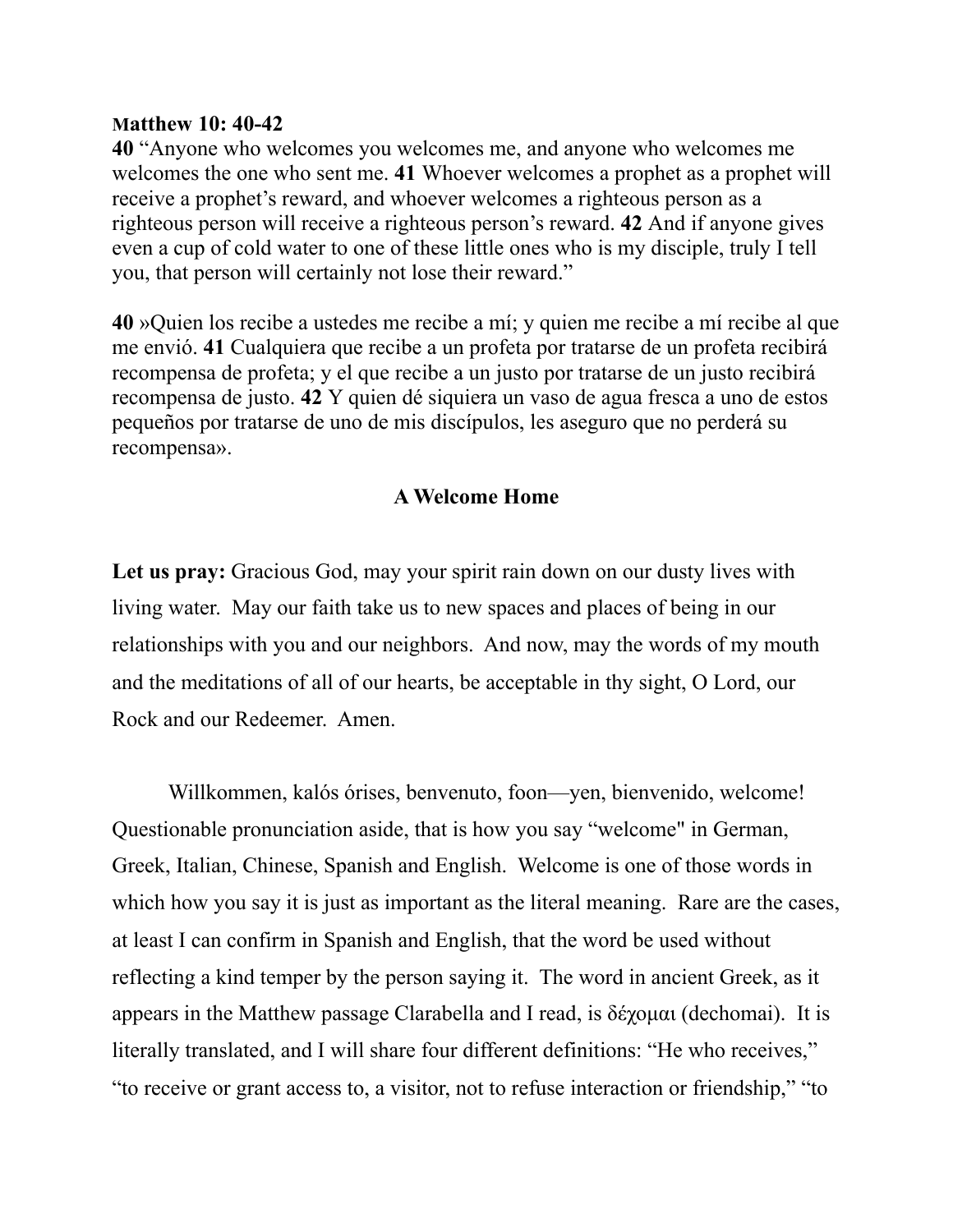receive favorably, give ear to, embrace, make one's own, approve, not to reject," "to receive, i.e. to take upon one's self, sustain, bear, endure." In our brief lectionary passage, the word is used six times.

 One key association we often make with the word welcome is the word home. We all know the phrase "welcome home," or even, "a home of welcome." And when we literally welcome someone, we might say, "make yourself at home." When it comes to being an actualized person, when it comes to finding our place in this world, when it comes to being at peace with our identity, a fundamental aspect of that is having a place where we feel welcome, or at home.

 A couple of prophetic voices of American literature remind us about the that basic human need for a sense of home. Maya Angelou, in her book, "*All God's Children Need Traveling Shoes,"* wrote, "The ache for home lives in all of us. The safe place where we can go as we are and not be questioned." Echoing the sentiment of home as a place of acceptance, Twentieth century poet Robert Frost's words, "home is the place where, when you go there, they have to take you in." For us to have any possibility of feeling peace in this world, we must believe that we have a place in which we are welcomed in spite of our idiosyncrasies—a place that we are accepted.

 Noting that football and baseball are among the most viewed American pastimes, the late comedian George Carlin came up with a witty comedic routine explaining the reason he prefers baseball to football. He claimed that football combines the most unsavory aspects of American life like committee meetings, land grabs, and violence, while baseball, has as its purpose, that most wonderful of sentiments of coming home. According to Carlin, "In football the object is for the quarterback, also known as the field general, to be on target with his aerial assault, riddling the defense by hitting his receivers with deadly accuracy in spite of the blitz, even if he has to use shotgun. With short bullet passes and long bombs, he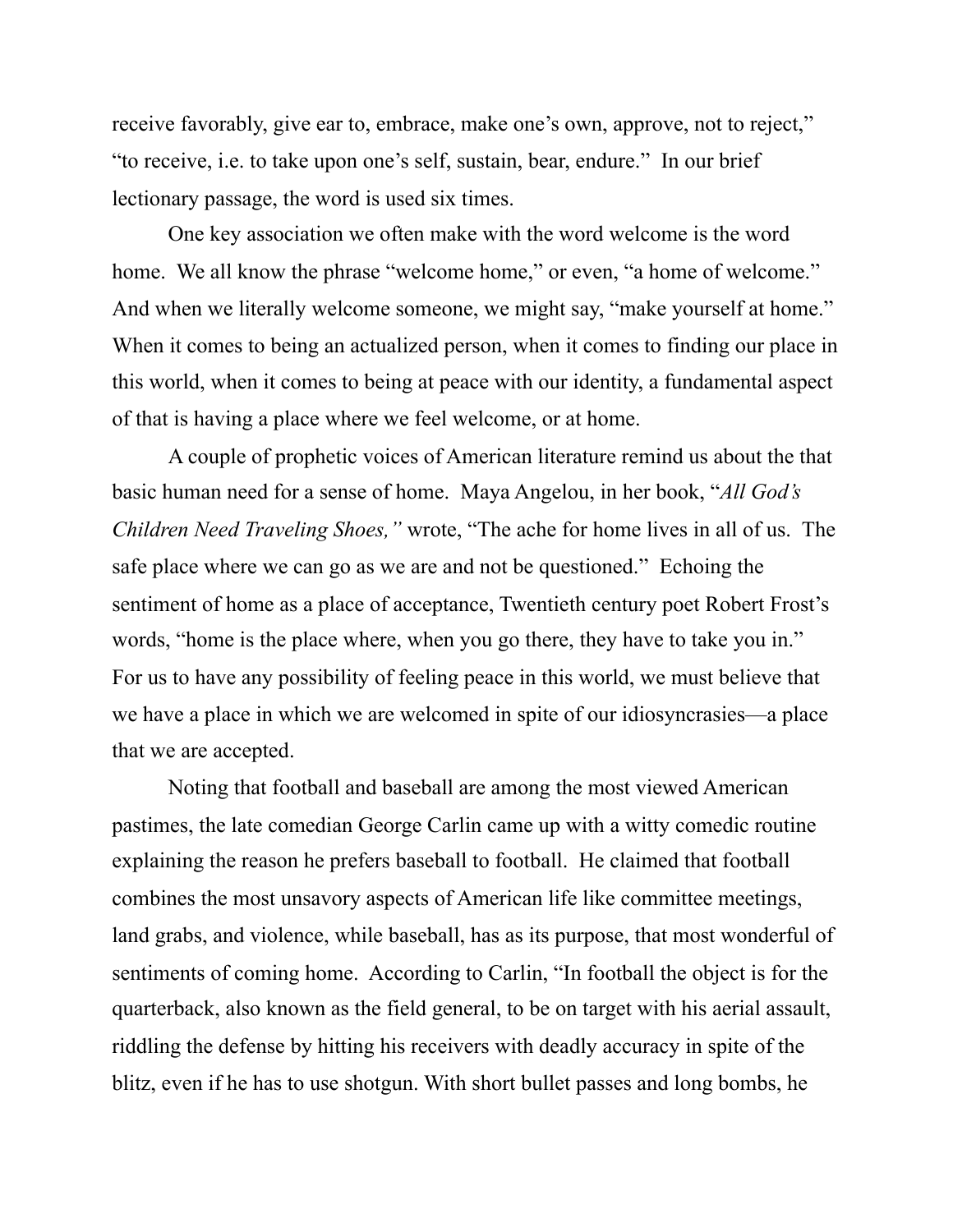marches his troops into enemy territory, balancing this aerial assault with a sustained ground attack that punches holes in the forward wall of the enemy's defensive line. In baseball the object is to go home! And to be safe! - I hope I'll be safe at home!"

 Safe at home. Humanity holds fewer sentiments as more precious. Our homes, our abodes, if we are fortunate enough to have one, are often our sanctuaries, providing comfort, shelter, and a place for us to find meaning and identity, rest and family interaction. For many, the home is sacred, and can, in the words of Mark Twain, become a place of "heart and soul," lived in with, "grace and in the peace of its benedictions." It is not an accident that our single largest governmental organization is called the Department of **Home**land Security. Individually and corporately we are deeply invested in protecting what we consider to be our understanding of home. So home is not always so much a physical place as a spiritual one.

 But this morning let us consider not an actual physical home, but rather see home as a metaphor for what it means to feel welcome in this world. We know that people with a stable home, can feel spiritually and emotionally homeless. And conversely, someone without such stability, that frequently moves around, can feel a sense of home in the soul.

When Jesus teaches his disciples about the notion of welcome, he reveals how important welcome is for him. Scholars are not clear what Jesus precisely means when he talks about welcoming prophets, righteous persons, or little ones. But what is obvious is that Jesus calls his followers to a disposition of welcome toward others. Rather than treat others with a spirit of distance or apathy or antagonism for that matter, we are called to a disposition of welcome, no matter who that other person is righteous or a "little one." These exhortations are part of a larger section of Matthew's gospel called the "missionary discourse." Jesus knew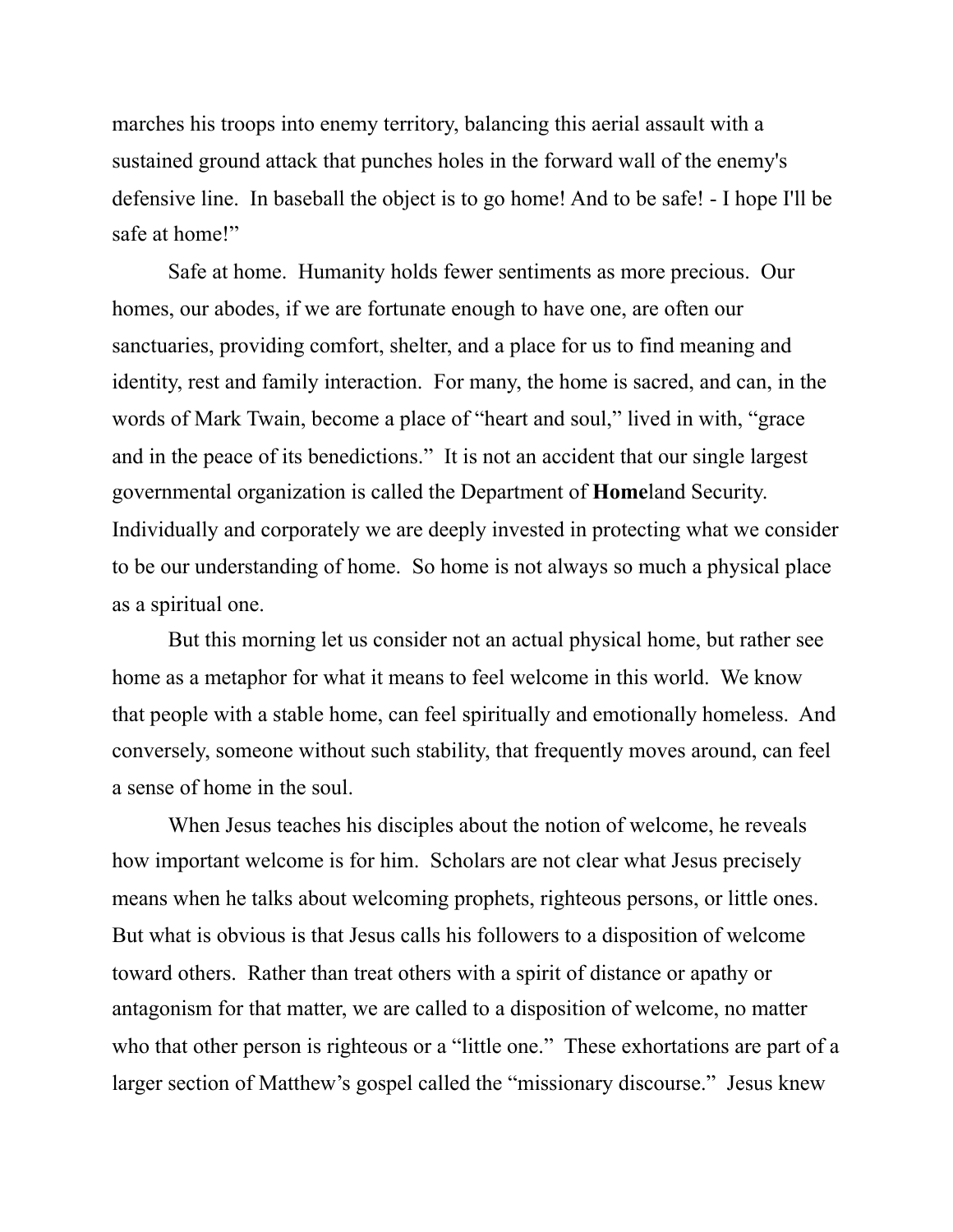that as he sent his followers our to share Gospel love, they would depend on the welcome of others. That is why he claims, "whoever welcomes you (you meaning His disciple), welcomes me, and whoever welcomes me welcomes the one who sent me."

 But we also know the ideal of being safe at home, as Carlin called it, is for many, nothing more than an ideal. And that may just be why Jesus calls us to welcome others—to help them find a sense of home. For many in this world, their homes are dilapidated, overcrowded, unsafe, and uncomfortable. For others, homes are enclaves of sinful activity like violence and abuse, or narcotic laboratories. Broken homes and families sometimes seem like they are becoming the rule rather than the exception. Still others do not have a home. Homeless, internally displaced, exiles, and refugees worldwide represent a significant crosssection of the global population. These are individuals and families with no place to call home—no stable sense of comfort, shelter, or place. What a gift it is, especially for such folks, to be offered welcome—a taste of home.

 The Psalmist alludes to the importance of our human need for a home, "Even the sparrow finds a home, and the swallow a nest for herself, where she lay her young at your altars, O Lord of hosts" (Psalm 84: 3). A welcome home, I believe is important. And a collective moral imperative exists for citizens of the Earth to provide the possibility of a home for each other. But as Jesus' followers, we are also given an imperative to live in a way that helps make others feel that spiritual sense of home.

 This morning, I raise for us rhetorical questions for pondering. Questions we might consider in light of our passage. 1) Are we finding a welcome home for our souls in this world? 2) And if not, what is preventing that? 3) Are we extending that a sense of welcome to others? 4) As individuals and as a congregation?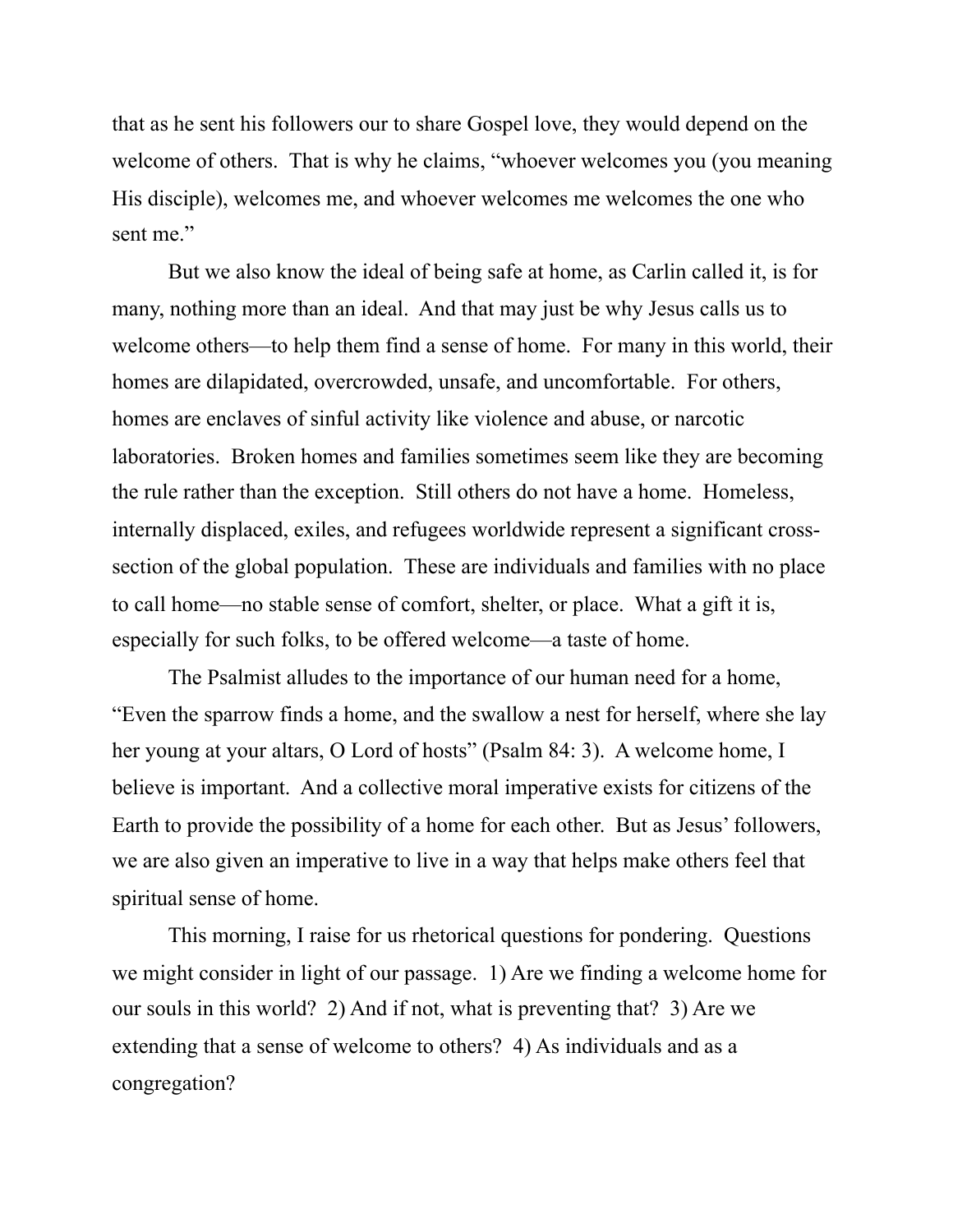The thing about being welcoming, it is requires soul energy. It is always easier to ignore others than to engage them. That is way people often decide to shut out others, why churches, even well-intentioned ones, turn out to be not very welcoming. It is why it is easy to default to a posture of suspicion toward others before we know them. And it is why nations, sometimes take up postures with no sense of welcome. But Scripture has a different call for us. In it, Jesus calls us to be welcoming as individuals: "and whoever gives even a cup of cold water to one of these little ones in the name of a disciple—truly I tell you—non of these lose their reward. Scripture convicts us to be welcoming as a community of faith. It calls us to be welcoming as a church: "I was hungry and you gave me something to eat, I was thirsty and you gave me something to drink, I was a stranger and you welcomed me," (Matthew 25). And scripture even calls on nations to provide welcome to strangers and those of other nations: "So show your love for foreigners, for you were foreigners in the land of Egypt," (Deuteronomy 10).

 Let us sit with those questions this week. Let us meditate on them. Are we finding home for our souls in this world? If not, what might we do differently to find welcome? And, Are we extending welcome to others and individuals and a church? You have heard me point out the social phenomenon that churches are often the most segregated communities in society. But churches are called to welcome—even to people of different ilks. We are called to the kingdom work of welcoming others. And yes, as a church, we must have reasonable and healthy boundaries to preserve the well-being of the community. We are not called to be taken advantage of or walked over by others, but we are called to help make this place, this community, a welcoming home for all who earnestly desire to share in it.

 Perhaps the application of Jesus' instruction about welcome, it best illustrated by the words of twentieth century faith activist, Dorothy Day: "A